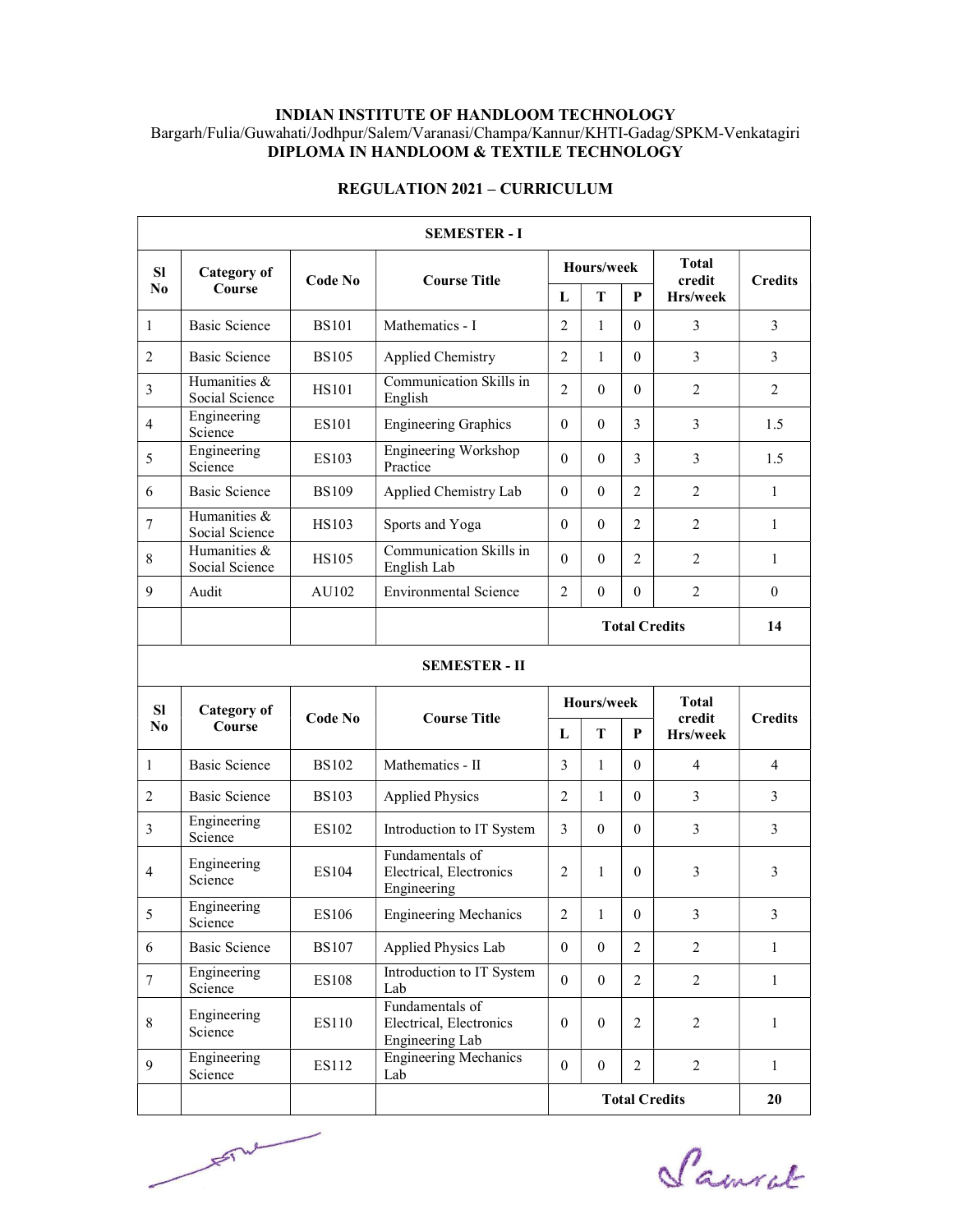|                  |                              |          | <b>SEMESTER - III</b>                        |                                                                  |                  |                |                        |                |
|------------------|------------------------------|----------|----------------------------------------------|------------------------------------------------------------------|------------------|----------------|------------------------|----------------|
| <b>SI</b>        | <b>Category of</b><br>Course | Code No  | <b>Course Title</b>                          | Hours/week                                                       |                  |                | <b>Total</b><br>credit | <b>Credits</b> |
| N <sub>0</sub>   |                              |          |                                              | L                                                                | T                | P              | Hrs/week               |                |
| 1                | Programme<br>Core            | HTPC201  | <b>Textile Fibers</b>                        |                                                                  | $\theta$         | $\Omega$       | 3                      | 3              |
| $\sqrt{2}$       | Programme<br>Core            | HTPC202  | Yarn Manufacturing<br>Technology             | 3                                                                | $\theta$         | $\mathbf{0}$   | 3                      | 3              |
| 3                | Programme<br>Core            | HTPC203  | Handloom Weaving<br>Technology               | 3                                                                | $\mathbf{0}$     | $\theta$       | 3                      | 3              |
| 4                | Programme<br>Core            | HTPC204  | Fabric Structure - I                         | 2                                                                | 1                | $\mathbf{0}$   | 3                      | 3              |
| 5                | Programme<br>Core            | HTPC205  | Chemical Processing of<br>Textiles - I       | 3                                                                | $\theta$         | $\theta$       | 3                      | 3              |
| 6                | Programme<br>Core            | HTPC206  | Handloom Weaving<br>Technology Lab           | $\theta$                                                         | $\theta$         | 4              | 4                      | 2              |
| $\boldsymbol{7}$ | Programme<br>Core            | HTPC207  | Fabric Analysis &<br>Costing Lab - I         |                                                                  | $\theta$         | 2              | 2                      | $\mathbf{1}$   |
| 8                | Programme<br>Core            | HTPC208  | Chemical Processing of<br>Textiles Lab - I   |                                                                  | $\theta$         | 4              | 4                      | 2              |
| 9                | Internship                   | $SI201*$ | Internship $-I$                              | $\mathbf{0}$                                                     | $\boldsymbol{0}$ | $\mathbf{0}$   | $\boldsymbol{0}$       | $\overline{2}$ |
|                  |                              |          |                                              | <b>Total Credits</b>                                             |                  |                |                        | 22             |
|                  |                              |          | <b>SEMESTER - IV</b>                         |                                                                  |                  |                |                        |                |
| <b>SI</b>        | <b>Category of</b>           |          |                                              | Hours/week                                                       |                  | <b>Total</b>   |                        |                |
| N <sub>0</sub>   | Course                       | Code No  | <b>Course Title</b>                          |                                                                  | T                | P              | credit<br>Hrs/week     | <b>Credits</b> |
| $\mathbf{1}$     | Programme<br>Elective        | HTPE2**  | Programme Elective - I                       | 3                                                                | $\mathbf{0}$     | $\overline{0}$ | 3                      | $\overline{3}$ |
| $\overline{2}$   | Programme<br>Core            | HTPC209  | Weaving Technology - I                       | 3                                                                | $\mathbf{0}$     | $\mathbf{0}$   | 3                      | 3              |
| 3                | Programme<br>Core            | HTPC210  | Fabric Structure - II                        | $\overline{2}$                                                   | $\mathbf{1}$     | $\mathbf{0}$   | $\mathfrak{Z}$         | 3              |
| $\overline{4}$   | $\bold{Programme}$<br>Core   | HTPC211  | Chemical Processing of<br>Textiles-II        | $\overline{3}$                                                   | $\boldsymbol{0}$ | $\mathbf{0}$   | $\mathfrak{Z}$         | 3              |
| 5                | Programme<br>Core            | HTPC212  | Textile Testing - I                          | 3                                                                | $\mathbf{0}$     | $\overline{0}$ | $\mathfrak{Z}$         | $\mathfrak{Z}$ |
| 6                | Programme<br>Core            | HTPC213  | Colour Concept and<br>Textile Design Lab     | $\mathbf{0}$                                                     | $\mathbf{0}$     | 2              | $\overline{2}$         | $\mathbf{1}$   |
| $\boldsymbol{7}$ | Programme<br>Core            | HTPC214  | Weaving Technology Lab                       | $\theta$                                                         | $\mathbf{0}$     | $\overline{4}$ | $\overline{4}$         | 2              |
| 8                | Programme<br>Core            | HTPC215  | Chemical Processing of<br>Textiles Lab - II  | $\theta$                                                         | $\mathbf{0}$     | 4              | $\overline{4}$         | $\overline{2}$ |
| 9                | Programme<br>Core            | HTPC216  | Textile Testing Lab - I                      | $\overline{0}$                                                   | $\mathbf{0}$     | 3              | 3                      | 1.5            |
| 10               | Audit                        | AU202    | Essence of Indian<br>Knowledge and Tradition | $\overline{2}$<br>$\overline{2}$<br>$\mathbf{0}$<br>$\mathbf{0}$ |                  |                | $\boldsymbol{0}$       |                |
|                  |                              |          |                                              | <b>Total Credits</b>                                             |                  |                | 21.5                   |                |

File

Samuel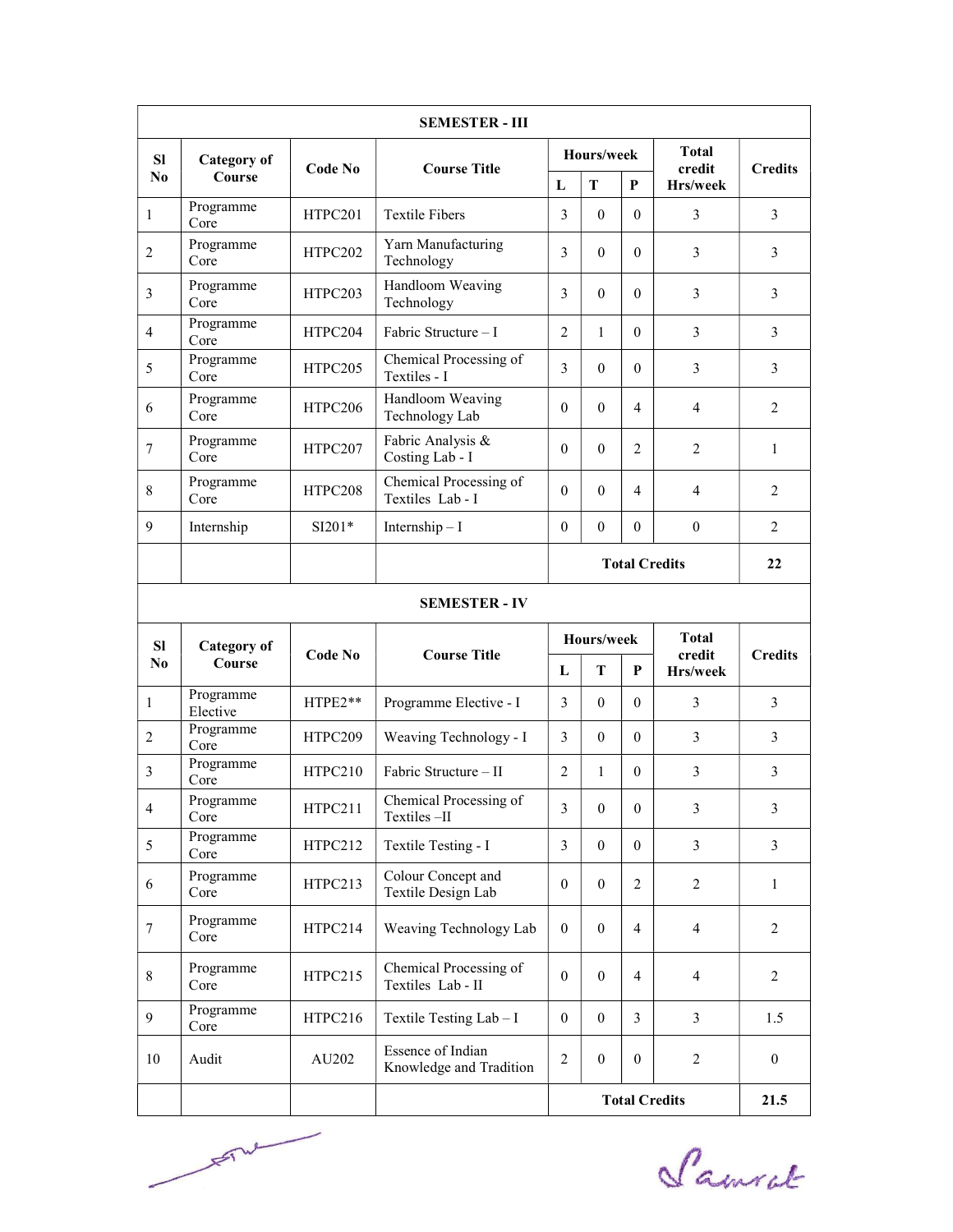|                |                                |              | <b>SEMESTER - V</b>                                                     |                      |                      |                  |                        |                |  |
|----------------|--------------------------------|--------------|-------------------------------------------------------------------------|----------------------|----------------------|------------------|------------------------|----------------|--|
| <b>SI</b>      | <b>Category</b> of             | Code No      | <b>Course Title</b>                                                     | Hours/week           |                      |                  | <b>Total</b><br>credit | <b>Credits</b> |  |
| N <sub>0</sub> | Course                         |              |                                                                         | L                    | T                    | P                | Hrs/week               |                |  |
| 1              | Programme<br>Elective          | HTPE3**      | Programme Elective - II                                                 | 3                    | $\mathbf{0}$         | $\mathbf{0}$     | $\overline{3}$         | $\overline{3}$ |  |
| $\overline{2}$ | Programme<br>Elective          | HTPE3**      | Programme Elective - III                                                | 3                    | $\mathbf{0}$         | $\mathbf{0}$     | 3                      | 3              |  |
| 3              | Programme<br>Core              | HTPC301      | Weaving Technology - II                                                 | 3                    | $\theta$             | $\theta$         | 3                      | $\overline{3}$ |  |
| $\overline{4}$ | Programme<br>Core              | HTPC302      | Textile Testing - II                                                    | 3                    | $\mathbf{0}$         | $\theta$         | 3                      | $\overline{3}$ |  |
| 5              | Open Elective                  | ##           | Open Elective - I                                                       | 3                    | $\theta$             | $\theta$         | 3                      | $\overline{3}$ |  |
| 6              | Programme<br>Core              | HTPC304      | Jacquard Weaving &<br>Computer Aided Textile<br>Designing Lab           |                      | $\theta$             | 4                | $\overline{4}$         | $\overline{2}$ |  |
| $\tau$         | Programme<br>Core              | HTPC305      | Textile Testing Lab - II                                                | $\theta$             | $\theta$             | 3                | 3                      | 1.5            |  |
| 8              | Projects                       | PR202        | Minor Projects                                                          |                      | $\mathbf{0}$         | 4                | $\overline{4}$         | $\overline{2}$ |  |
| 9              | Internship                     | $SI301**$    | $Internship - II$                                                       |                      | $\theta$             | $\theta$         | $\boldsymbol{0}$       | $\overline{3}$ |  |
| 10             | Audit                          | AU302        | <b>Indian Constitution</b>                                              | 2                    | $\mathbf{0}$         | $\mathbf{0}$     | $\overline{2}$         | $\overline{0}$ |  |
| 11             | Humanities &<br>Social Science | HS302        | Seminar                                                                 | $\theta$             | $\mathbf{0}$         | $\overline{3}$   | $\overline{3}$         | 1.5            |  |
|                |                                |              |                                                                         |                      | <b>Total Credits</b> |                  |                        | 25             |  |
|                |                                |              | <b>SEMESTER - VI</b>                                                    |                      |                      |                  |                        |                |  |
| <b>SI</b>      | <b>Category of</b>             |              |                                                                         | Hours/week           |                      |                  | <b>Total</b>           |                |  |
| N <sub>0</sub> | Course                         | Code No      | <b>Course Title</b>                                                     | L                    | Т                    | P                | credit<br>Hrs/week     | <b>Credits</b> |  |
| $\mathbf{1}$   | Humanities &<br>Social Science | <b>HS303</b> | Entrepreneurship and<br>Start-ups                                       | 3                    | $\mathbf{1}$         | $\theta$         | 4                      | $\overline{4}$ |  |
| $\overline{2}$ | Programme<br>Elective          | HTPE3**      | Programme Elective - IV                                                 | 3                    | $\mathbf{0}$         | $\mathbf{0}$     | 3                      | $\overline{3}$ |  |
| 3              | Open Elective                  | $\#\#$       | Open Elective - II                                                      | 3                    | $\boldsymbol{0}$     | $\mathbf{0}$     | 3                      | 3              |  |
| $\overline{4}$ | Projects                       | PR302        | Major Project                                                           | $\mathbf{0}$         | $\mathbf{0}$         | 8                | 8                      | $\overline{4}$ |  |
| 5              | Programme<br>Core              | HTPC306      | Fabric Analysis &<br>Costing Lab - II                                   | $\mathbf{0}$         | $\boldsymbol{0}$     | $\overline{2}$   | $\overline{2}$         | $\mathbf{1}$   |  |
| 6              | Programme<br>Core              | HTPC307      | Handicraft Textiles &<br>Handloom Tourism of<br>$\mathfrak{Z}$<br>India |                      | $\boldsymbol{0}$     | $\boldsymbol{0}$ | $\mathfrak{Z}$         | $\mathfrak{Z}$ |  |
|                |                                |              |                                                                         | <b>Total Credits</b> |                      |                  | 18                     |                |  |

 $F^{\mu\nu}$ 

Samuel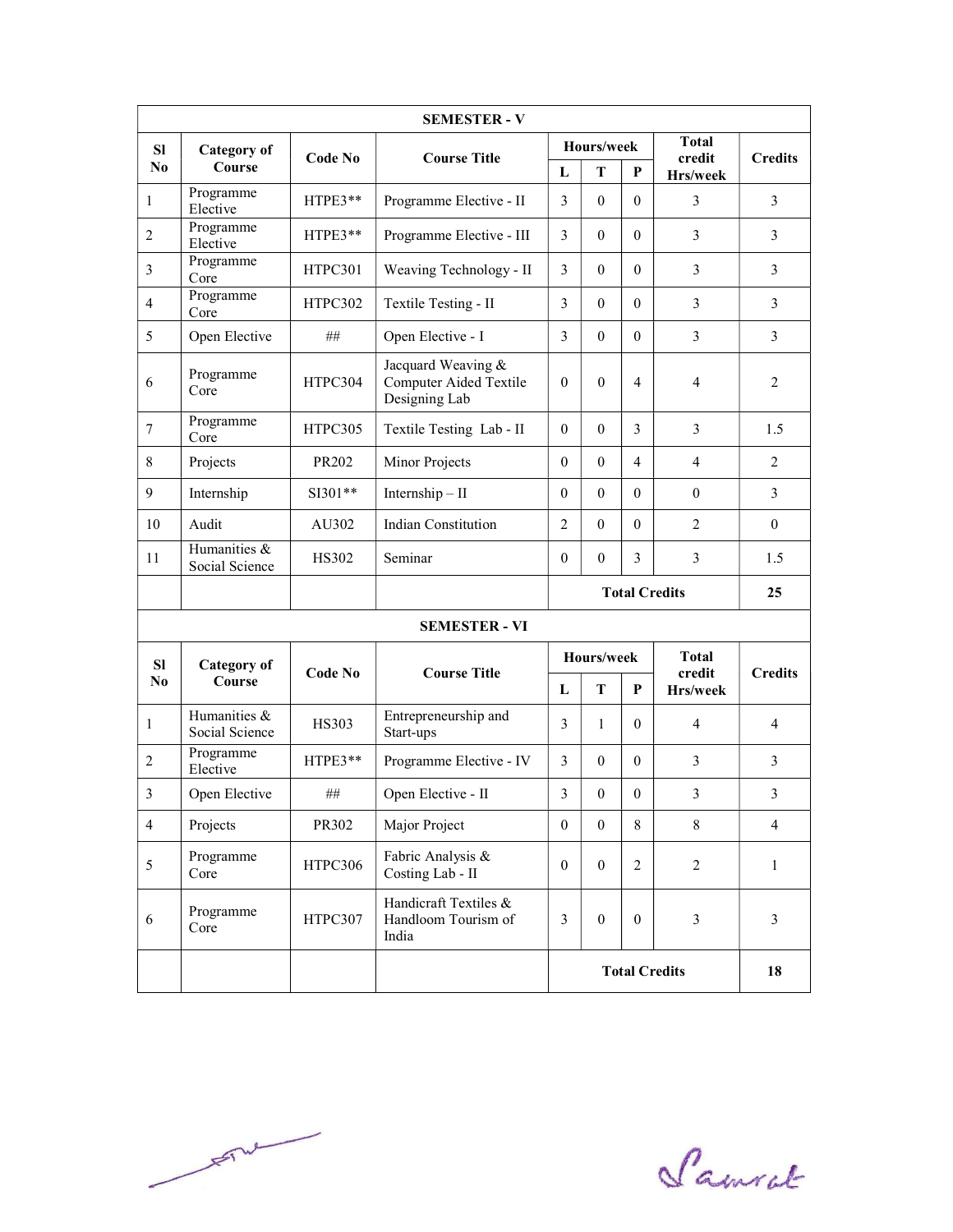| Category                                        | <b>Credits</b><br><b>Allotted</b> | <b>Credit required</b><br>as per AICTE<br><b>Norms</b> |
|-------------------------------------------------|-----------------------------------|--------------------------------------------------------|
| <b>Humanities and Social</b><br><b>Sciences</b> | 9.5                               | 8                                                      |
| <b>Basic Sciences</b>                           | 15                                | 19                                                     |
| <b>Engineering Science</b>                      | 15                                | 15                                                     |
| <b>Programme Core</b>                           | 52                                | $45 - 50$                                              |
| <b>Programme Elective</b>                       | 12                                | $12 - 16$                                              |
| <b>Open Elective</b>                            | 6                                 | $9 - 12$                                               |
| Summer Internship - I                           | 2                                 | 2                                                      |
| Summer Internship - Il                          | 3                                 | 3                                                      |
| <b>Minor Project</b>                            | 2                                 | $\overline{2}$                                         |
| <b>Major Project</b>                            | 4                                 | $\overline{4}$                                         |
| <b>Audit Course</b>                             | $\theta$                          | $\theta$                                               |
| <b>Overall Credit</b>                           | 120.5                             | 119                                                    |

## DETAILS OF CREDIT DISTRIBUTION

# LIST OF PROGRAMME ELECTIVES (PE)

| Programme<br><b>Elective-I</b> |                                        |                | Programme<br>Elective-II        | Programme<br><b>Elective -III</b> |                                                   |          |                                                  | Programme<br><b>Elective-IV</b> |  |
|--------------------------------|----------------------------------------|----------------|---------------------------------|-----------------------------------|---------------------------------------------------|----------|--------------------------------------------------|---------------------------------|--|
| Code no.                       | <b>Course Title</b>                    | Code no.       | <b>Course Title</b>             | Code no.                          | <b>Course Title</b>                               | Code no. | <b>Course Title</b>                              |                                 |  |
| HTPE201                        | <b>Textile Costing</b>                 | HTPE301        | Knitting<br>Technology          | HTPE304                           | Technical<br>Textiles                             | HTPE307  | Technological<br>Developments<br>1n<br>Handlooms |                                 |  |
| HTPE202                        | Garment<br>Manufacturing<br>Technology | <b>HTPE302</b> | Advanced<br>Fabric<br>Structure |                                   | Apparel<br>HTPE305 Marketing and<br>Merchandising | HTPE308  | Traditional<br>Handloom<br>Textiles of India     |                                 |  |
| HTPE203                        | Non-Woven<br>Technology                | HTPE303        | Fashion<br>Designing            | HTPE306 Textile                   | Advances in<br>Processing                         |          | HTPE309 Home Textiles                            |                                 |  |

 $\frac{1}{\sqrt{2}}\int d^{2}x\sqrt{2\pi x^{2}}\sqrt{2\pi x^{2}}\sqrt{2\pi x^{2}}\sqrt{2\pi x^{2}}\sqrt{2\pi x^{2}}\sqrt{2\pi x^{2}}\sqrt{2\pi x^{2}}\sqrt{2\pi x^{2}}\sqrt{2\pi x^{2}}\sqrt{2\pi x^{2}}\sqrt{2\pi x^{2}}\sqrt{2\pi x^{2}}\sqrt{2\pi x^{2}}\sqrt{2\pi x^{2}}\sqrt{2\pi x^{2}}\sqrt{2\pi x^{2}}\sqrt{2\pi x^{2}}\sqrt{2\pi x^{2}}\sqrt{2\pi x^{2}}\sqrt{2\pi x^{2}}\sqrt{$ 

Samuel